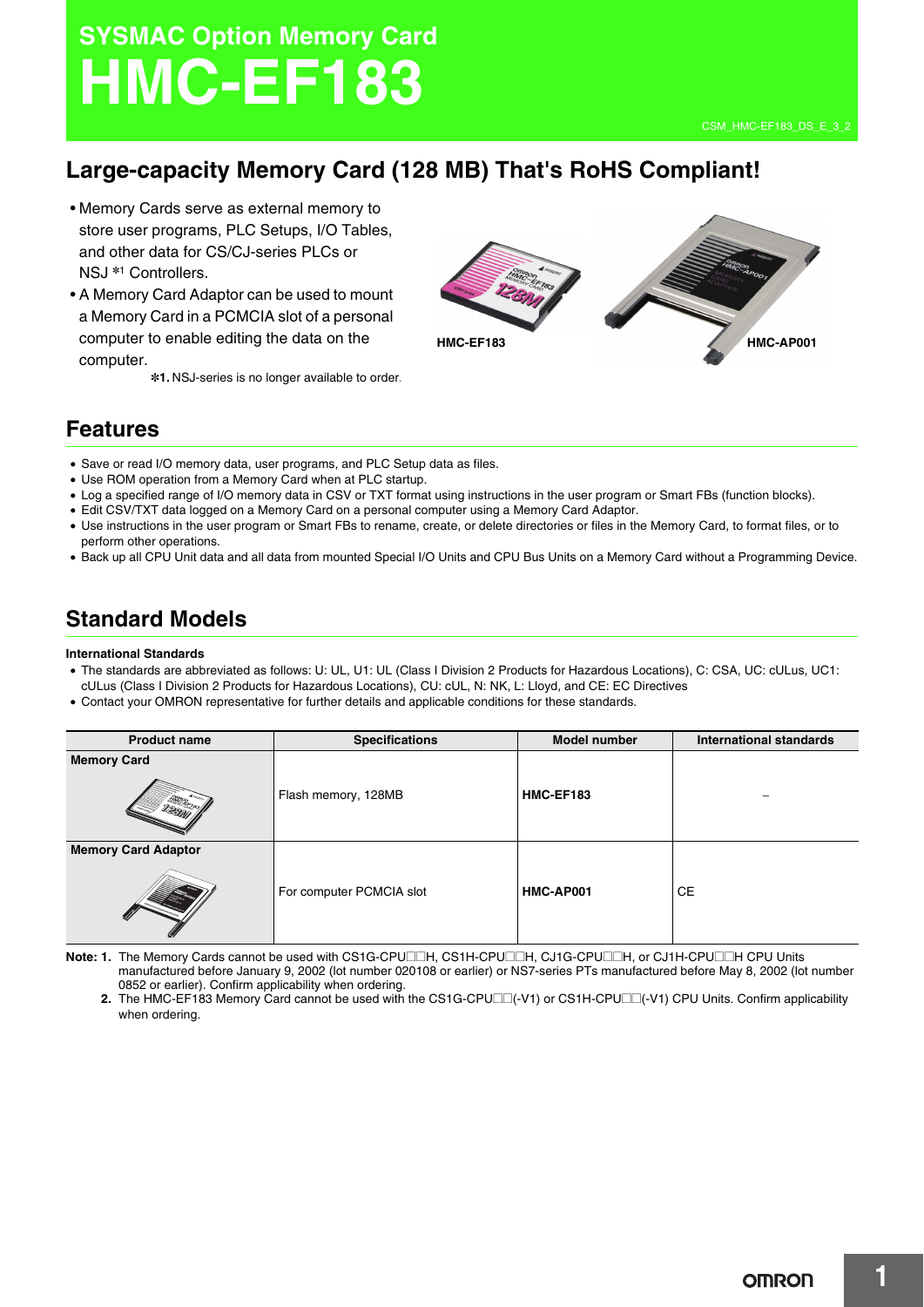# **Basic Specifications**

| <b>Item</b>                                                                                | <b>Model</b>                            | HMC-EF183                                                                                                                                                        |  |
|--------------------------------------------------------------------------------------------|-----------------------------------------|------------------------------------------------------------------------------------------------------------------------------------------------------------------|--|
| Common<br>specifications                                                                   | <b>Memory capacity</b>                  | 128 MB                                                                                                                                                           |  |
|                                                                                            | <b>Dimensions</b>                       | 42.8×36.4×3.3 mm (W $\times$ H $\times$ T)                                                                                                                       |  |
|                                                                                            | Weight                                  | 15 g max.                                                                                                                                                        |  |
|                                                                                            | <b>Current consumption</b>              | Approx. 30 mA (when used with PLC)                                                                                                                               |  |
|                                                                                            | Application/storage environment         | Same a general specifications of PLC                                                                                                                             |  |
|                                                                                            | No. of writes                           | 100,000 (quaranteed value)                                                                                                                                       |  |
| Factory<br>specifications                                                                  | No. of files writable to root directory | 511                                                                                                                                                              |  |
|                                                                                            | <b>File system</b>                      | FAT <sub>16</sub>                                                                                                                                                |  |
| Files that can be stored when mounted in CS/CJ-series PLC or<br>NSJ Controller (See note.) |                                         | 1. Program files<br>2. Parameter files<br>3. Data files<br>4. Conversion table files<br>5. Comment files<br>6. Program index files<br>7. Unit/Board backup files |  |

**Note:** Refer to the operation manual for the CS/CJ-series PLCs and NSJ Controller for details on files that can be stored.

## **Precautions**

Confirm the following items before using a Memory Card. Refer to the *CS/CJ/NSJ Series Programmable Controller Programming Manual* (W394) for details.

## **Format**

The Memory Cards are already formatted when shipped; there is no need to format them again after purchase. To format a Memory Card that has been used, always format it in the CPU Unit using the CX-Programmer or a Programming Console. You will not be able to use a Memory Card in the CPU Unit if you format it on a personal computer of in an SPU Unit.

## **Write Life**

Flash memory can be written only a limited number of times. The guaranteed limit for writing to a Memory Card is set at 100,000 writes. That means if you write to a Memory Card continuously once every 10 minutes, you will exceed 100,000 writes in two years.

## **Minimum File Size**

If many small files, such as ones containing only a few words of DM Area data, are stored on a Memory Card, the Memory Card will become full sooner than expected. For example, for a Memory Card with an allocation unit size set to 2,048 bytes, a single file will always use 2,048 bytes of space on the Memory Card no matter how little data it contains.

## **Precautions during Memory Card Access**

The BUSY indicator on the CPU Unit will light when the Memory Card is being accessed.

- 1. Never turn OFF the power to the PLC while the BUSY indicator is lit.
- 2. Never remove the Memory Card while the BUSY indicator is lit.Before removing a Memory Card, press the button to stop power supply to the Memory Card and wait for the BUSY indicator to go out. It may become impossible to use the Memory Card if either the power is turned OFF or the Memory Card is removed while the Memory Card is being accessed.
- 3. Several seconds are sometimes required for the CPU Unit to detect the Memory Card after the the Memory Card is inserted. The time required will depend on the cycle time of the PLC, the Memory Card capacity, the number of files on the Memory Card, and other factors. When accessing a Memory Card, use the Memory Card Detected Flag (A34315) in a NO input condition for the instruction accessing the Memory Card. Refer to the *CS/CJ/NSJ Series Programmable Controller Programming Manual* (W394) for a programming example.

## **Precaution when Inserting a Memory Card**

The direction the Memory Card must face when it is inserted depends on the model of CPU Unit that is used. With a CS-series CPU Unit, the label on the Memory Card must face to the right. If a Memory Card is forced into the slot when it is facing the wrong direction, the CPU Unit or Memory Card may be damaged and fail to operate properly.